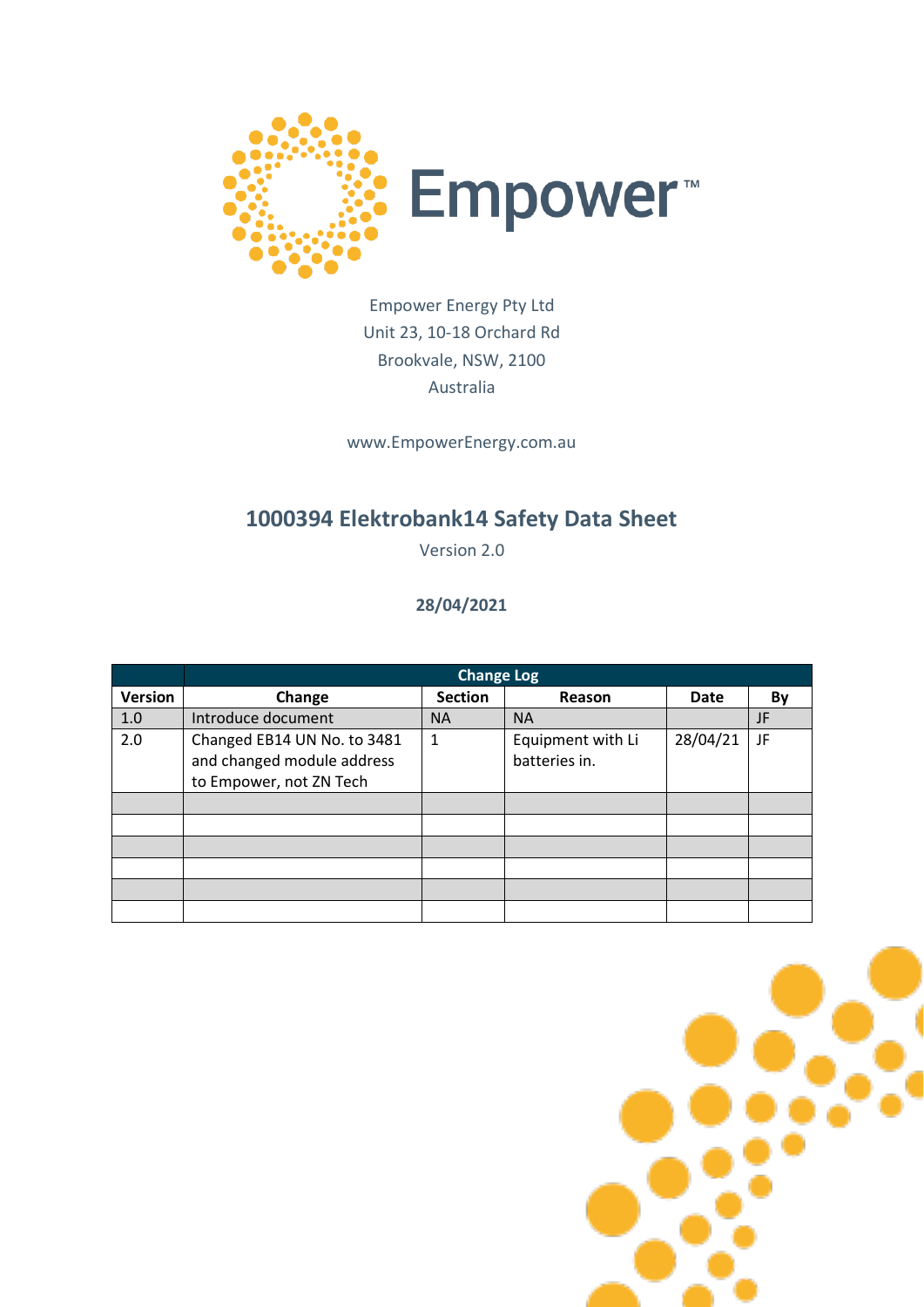#### Table of Contents

| 1              |     |      |  |  |  |  |  |
|----------------|-----|------|--|--|--|--|--|
| $\overline{2}$ |     |      |  |  |  |  |  |
|                | 2.1 |      |  |  |  |  |  |
|                | 2.2 |      |  |  |  |  |  |
|                | 2.3 |      |  |  |  |  |  |
| 3              |     |      |  |  |  |  |  |
| 4              |     |      |  |  |  |  |  |
| 5              |     |      |  |  |  |  |  |
|                | 5.1 |      |  |  |  |  |  |
|                | 5.2 |      |  |  |  |  |  |
|                | 5.3 |      |  |  |  |  |  |
| 6              |     |      |  |  |  |  |  |
| 7              |     |      |  |  |  |  |  |
| 8              |     |      |  |  |  |  |  |
| 9              |     |      |  |  |  |  |  |
| 10             |     |      |  |  |  |  |  |
| 11             |     |      |  |  |  |  |  |
|                |     | 11.1 |  |  |  |  |  |
| 12             |     |      |  |  |  |  |  |
| 13             |     |      |  |  |  |  |  |
| 14             |     |      |  |  |  |  |  |
|                |     | 14.1 |  |  |  |  |  |
|                |     | 14.2 |  |  |  |  |  |
| 15             |     |      |  |  |  |  |  |
| 16             |     |      |  |  |  |  |  |

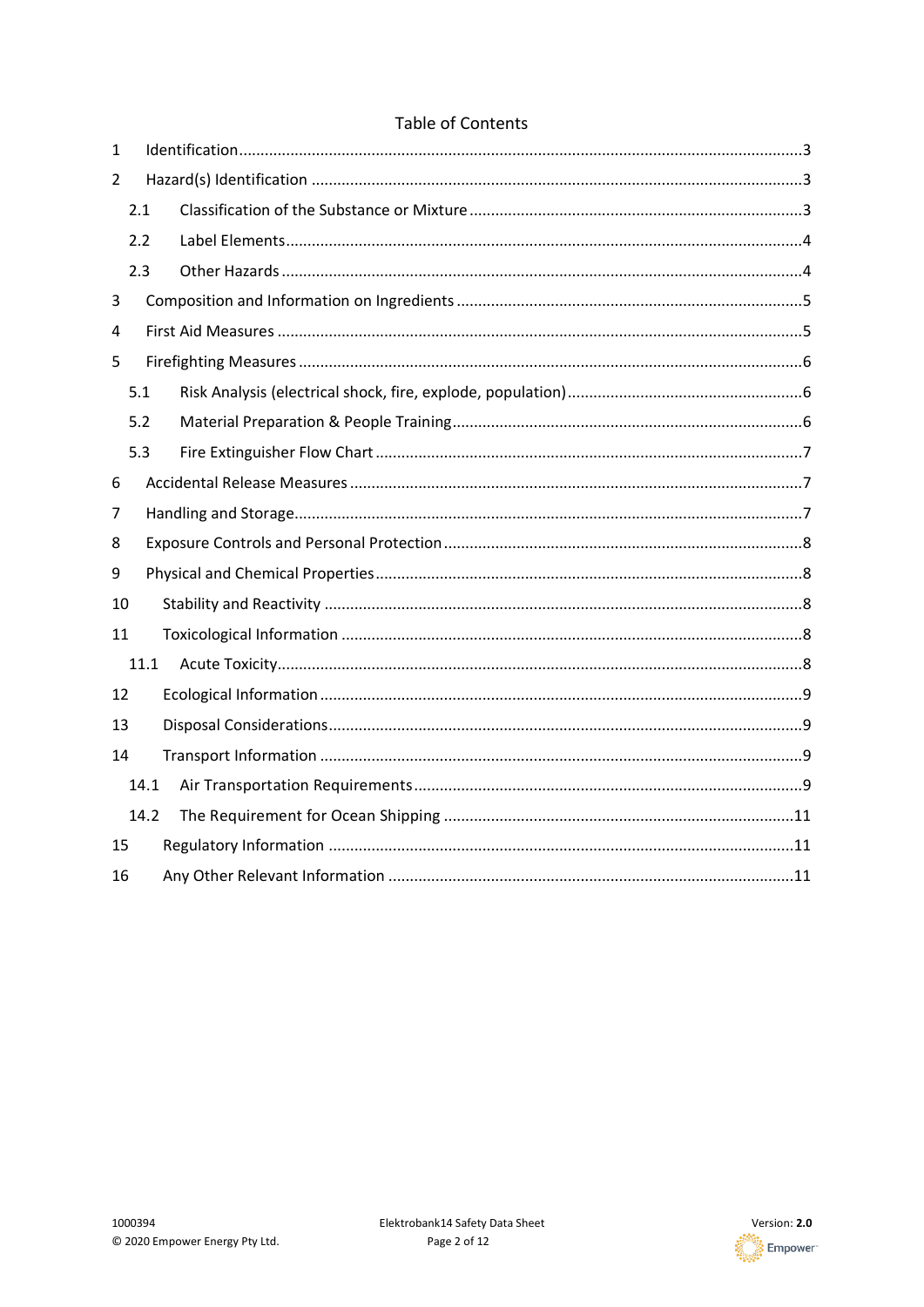## <span id="page-2-0"></span>1 Identification

This SDS describes two products, with one being installed into the other on site.

LBM025100A, which is a Lithium Iron Phosphate battery module imported from China. This product is often transported separately to the end product.

Elektrobank14 product is the end product and contains six LBM025100A modules and is often assembled on site.

| <b>Product Identifier</b>         | ElektroBank14                      | LBM025100A                        |  |
|-----------------------------------|------------------------------------|-----------------------------------|--|
| <b>Product Description</b>        | The end product is an Integrated   | Lithium Ion Battery Module (often |  |
|                                   | Photovoltaic and Solar storage     | transported separately to end     |  |
|                                   | system. It includes 6 x LBM025100A | product)                          |  |
|                                   | modules connected in series.       |                                   |  |
| <b>Product Uses</b>               | Residential Lithium Batteries for  | Residential Lithium Batteries for |  |
|                                   | energy storage                     | energy storage                    |  |
| <b>Battery Chemistry</b>          | Lithium Iron Phosphate (LFP,       | Lithium Iron Phosphate (LFP,      |  |
|                                   | LiFEPO4)                           | LiFEPO4)                          |  |
| UN No                             | UN3481 (do not transport via       |                                   |  |
|                                   | airfreight as complete unit - ship | <b>UN3480</b>                     |  |
|                                   | battery modules separately)        |                                   |  |
| Photo of product                  | Empower                            |                                   |  |
| <b>Supplier Address</b>           | <b>Empower Energy Pty Ltd</b>      |                                   |  |
|                                   | 10-18 Orchard Rd.                  |                                   |  |
|                                   |                                    | Brookvale, NSW, 2100              |  |
| Telephone No.                     | +61 (02) 8040 6955                 |                                   |  |
| <b>Emergency Response Service</b> | 1800 638 556                       |                                   |  |
| <b>Telephone No.</b>              |                                    |                                   |  |
| Capacity                          | 100Ah                              | 100Ah                             |  |
| Energy                            | 15.4kWh                            | 2.56kWh                           |  |
| <b>Nominal Voltage</b>            | 154V                               | 25.6V                             |  |
| Approximate Weight                | 180kg                              | 25kg                              |  |
| <b>Equivalent Lithium Content</b> | 1.44kg                             | $0.24$ <sub>kg</sub>              |  |

# <span id="page-2-1"></span>2 Hazard(s) Identification

## <span id="page-2-2"></span>2.1 Classification of the Substance or Mixture

#### CAS-No – Not applicable

INCI CTFA-Description: Lithium ion polymer rechargeable battery series

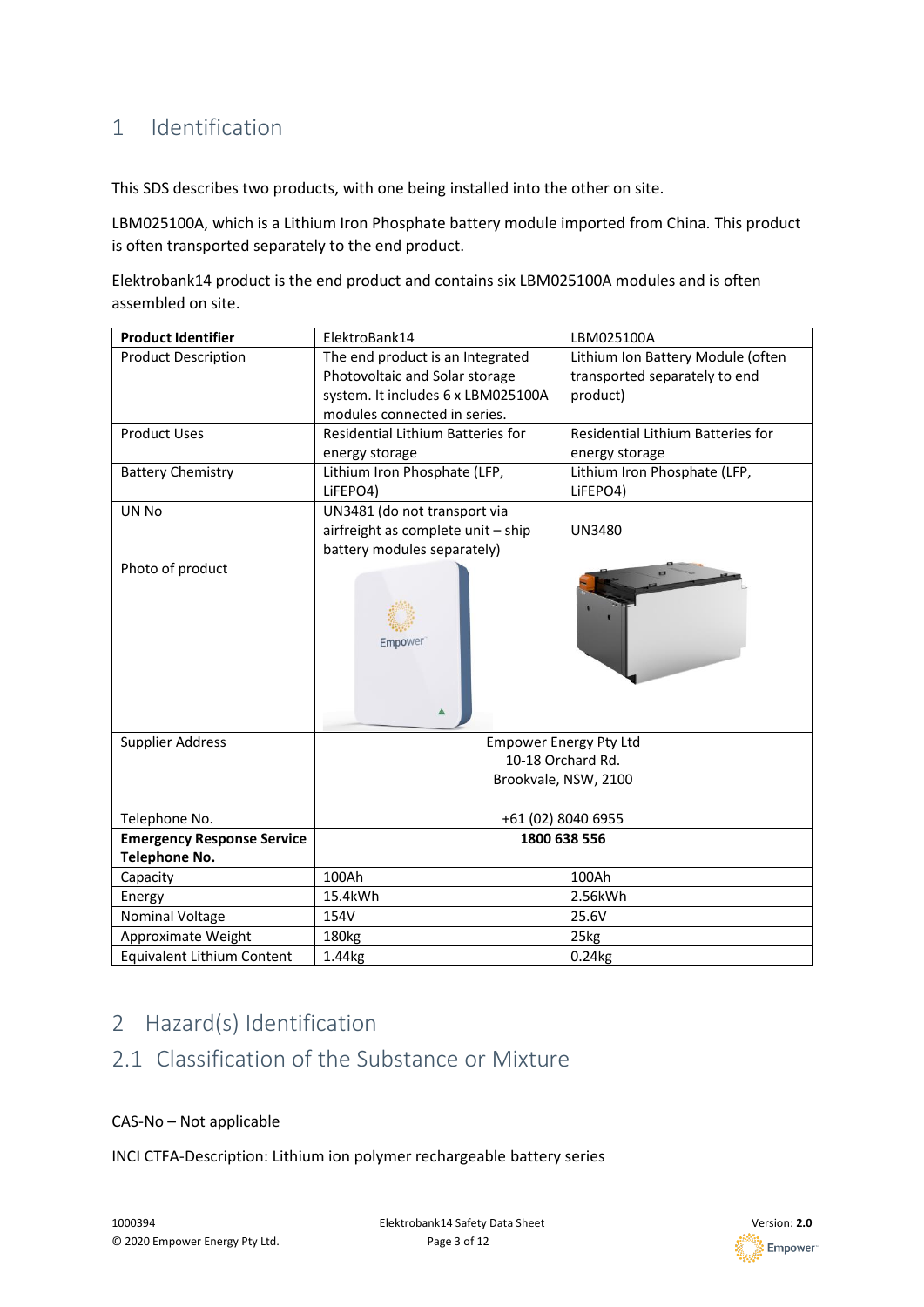#### <span id="page-3-0"></span>2.2 Label Flements

The product is classified and labeled according to Regulation (EC) No 1272/2008;

#### **Hazard pictograms:**



#### **Signal word: Danger**

#### **Hazard statements:**

**H314** Causes severe skin burns and eye damage.

**H317** May cause an allergic skin reaction.

**H351** Suspected of causing cancer

Precautionary statements

**P101** If medical advice is needed, have product container or label at hand.

**P102** Keep out of reach of children.

**P103** Read carefully and follow all instructions.

**P260** Do not breath dust/fume/gas/mist/vapors/spray

**P303+P361+P353** If on skin (or hair), take off all contaminated immediately. Rinse skin with water/shower.

**P305+P351+P338** If in eyes, rinse cautiously with water for several minutes. Remove contact lenses, if present and easy to do. Continue rinsing.

**P310** Immediately call a POISON CENTER/doctor.

**P402** Store in a dry place

**P405** Store in a locked up area.

**P501** Dispose of contents/container in accordance with local/regional/national/international regulations.

#### <span id="page-3-1"></span>2.3 Other Hazards

Results of PBT and vPvB assessment: PBT: Not applicable vPvB: Not applicable

This product is a Lithium Iron Phosphate Battery with certified compliance under the UN Recommendations on Transport of Dangerous Goods, Manual of Tests and Criteria, Part III,

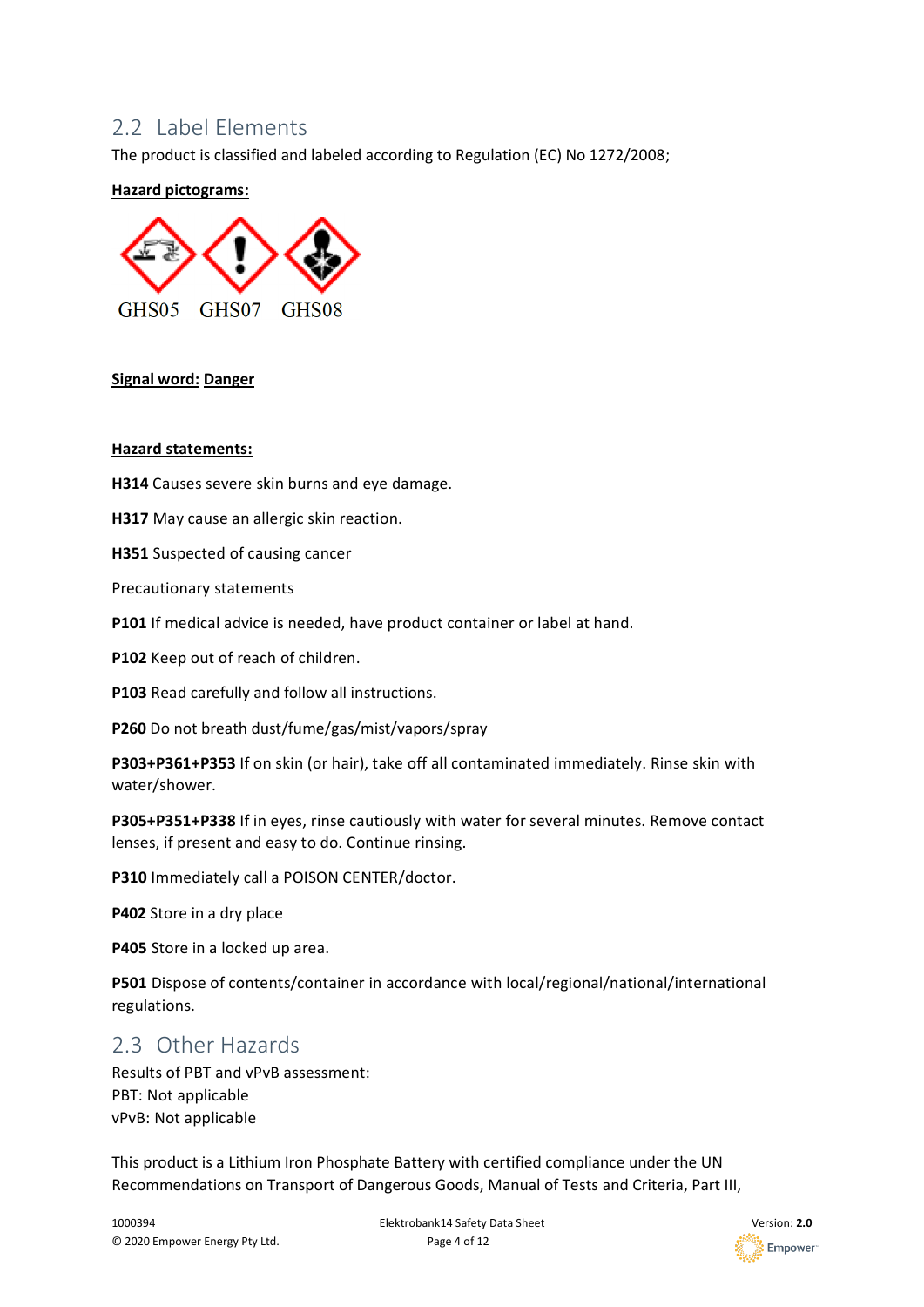sub-section 38.3. For the battery cell, chemical materials are stored in a hermetically sealed metal case, designed to withstand temperatures and pressures encountered during normal use. As a result, during normal use, there is no physical danger of ignition or explosion and chemical danger of hazardous materials' leakage. However, if exposed to a fire, added mechanical shocks, decomposed, added electric stress by misuse, the gas release vent will be operated. The battery cell case will be breached at the extreme. Hazardous materials may be released. Moreover, if heated strongly by the surrounding fire, acrid or harmful fume may be emitted.

## <span id="page-4-0"></span>3 Composition and Information on Ingredients

**Important note:** The battery should not be opened or burned. Exposure to the ingredients contained within or their combustion products could be harmful.

| <b>Material or Ingredient</b>                                              | PEL (OSHA)                                                                                  | <b>TLV (ACGIH)</b>                               | %/wt of each cell |
|----------------------------------------------------------------------------|---------------------------------------------------------------------------------------------|--------------------------------------------------|-------------------|
| Graphite<br>CAS# 7782-42-5                                                 | 5 mg/m <sup>3</sup> TWA (respirable<br>fraction<br>15 mg/m <sup>3</sup> TWA (total<br>dust) | 2 mg/m <sup>3</sup> TWA (respirable<br>fraction) | $7 - 25$          |
| Lithium iron Phosphate<br>CAS# 15365-14-7                                  | None Established                                                                            | None Established                                 | $15 - 40$         |
| Hexafluoropropylene-<br>vinylidene<br>fluoride Copolymer<br>CAS# 9011-17-0 | None Established                                                                            | None Established                                 | $3 - 15$          |
| Lithium<br>Hexafluorophosphate<br>CAS# 21324-40-3                          | None Established                                                                            | None Established                                 | $0 - 5$           |
| Acetylene Black<br>CAS# 1333-86-4                                          | 3.5 mg/m <sup>3</sup> TWA (as carbon<br>black)                                              | 3.5 mg/m $3$<br>TWA(as carbon black)             | $0 - 2$           |
| Diethyl Carbonate<br>CAS# 105-58-8                                         | None Established                                                                            | None Established                                 | $0 - 15$          |
| Dimethyl Carbonate<br>CAS# 616-38-6                                        | None Established                                                                            | None Established                                 | $0 - 15$          |
| <b>Ethyl Methyl Carbonate</b><br>CAS# 623-53-0                             | None Established                                                                            | None Established                                 | $0 - 15$          |
| Propylene Carbonate<br>CAS# 108-32-7                                       | None Established                                                                            | None Established                                 | $0 - 15$          |
| <b>Ethylene Carbonate</b><br>CAS# 96-49-1                                  | None Established                                                                            | None Established                                 | $0 - 15$          |

### <span id="page-4-1"></span>4 First Aid Measures

Under normal conditions of use, the battery is hermetically sealed.

1. **Ingestion:** Swallowing a battery can be harmful. Contents of an open battery can cause serious chemical burns of mouth, esophagus, and gastrointestinal tract. If battery or open battery is ingested, do not induce vomiting or give food or drink. Seek medical attention immediately.

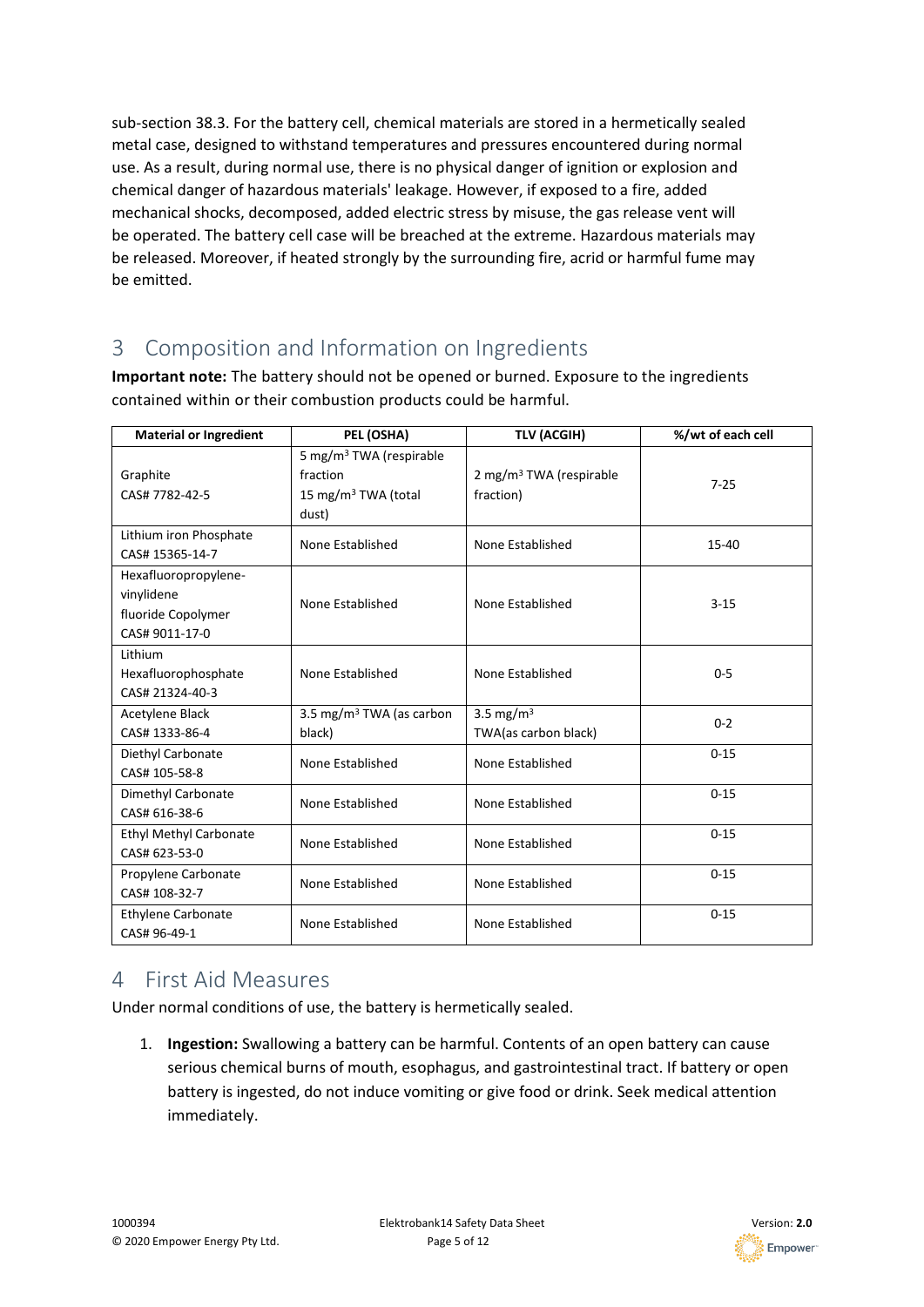- 2. **Inhalation:** Contents of an open battery can cause respiratory irritation. Inhalation of vapors may cause irritation of the upper respiratory tract and lungs. Provide fresh air and seek medical attention.
- 3. **Skin Absorption:** Ethylene carbonate, diethyl carbonate and dimethyl carbonate may be absorbed through the skin causing localized inflammation.
- 4. **Skin Contact:** Contents of an open battery can cause skin irritation and/or chemical burns. Remove contaminated clothing and wash skin with soap and water. If a chemical burn occurs or if irritation persists, seek medical attention.
- 5. **Eye Contact:** Contents of an open battery can cause severe irritation and chemical burns. Immediately flush eyes thoroughly with water for at least 15 minutes, lifting upper and lower lids, until no evidence of the chemical remains. Seek medical attention.

Note: Acetylene black and cobalt compounds are listed as possible carcinogens by the International Agency for Research on Cancer (IARC).

# <span id="page-5-0"></span>5 Firefighting Measures

# <span id="page-5-1"></span>5.1 Risk Analysis (electrical shock, fire, explode, population)

Modules were exposed to drop tests, crush tests, short circuiting and liquid immersion, which led to risks such as electricial shock and igniting.

## <span id="page-5-2"></span>5.2 Material Preparation & People Training

1. **Water based sprayer fire extinguish:** One 9L or two 6L water spray fire extinguishers are recommended per EB14 product or LBM025100A module. Portable electric water sprayer or hang type water spray fire extinguishers (Figures 1 and 2) are also appropriate.



- 2. **Water protection sets:** Raincoat, galoshes, and rubber gloves
- 3. **PPE:** Breathing mask, safety glass, face mask, gloves for high temperatures
- 4. **Smoke escape:** One fan per 20 m along wall or portable fans in rooms
- 5. **Gases explosion tools:** Open condition for devices and rooms. Some devices like high or low temperature ovens must be sealed. The wall should have one fan per 200 m  $\geq 5,000$  m<sup>3</sup> per hour for flow rate.
- 6. **Neutralizing material:** Prepare 10 kg Ca(OH)<sup>2</sup> powder per 500 kWh Li-ion battery pack or modules to neutralize electrolyte. 8% HF is created when electrolyte meets water.
- 7. **People training:** Turn on fans or portable fans for smoke escape; wear the water protection sets; use water spray fire extinguishers. Neutralized by released electrolyte with Ca(OH)<sub>2</sub> or NaOH. Use a multimeter to measure voltage.

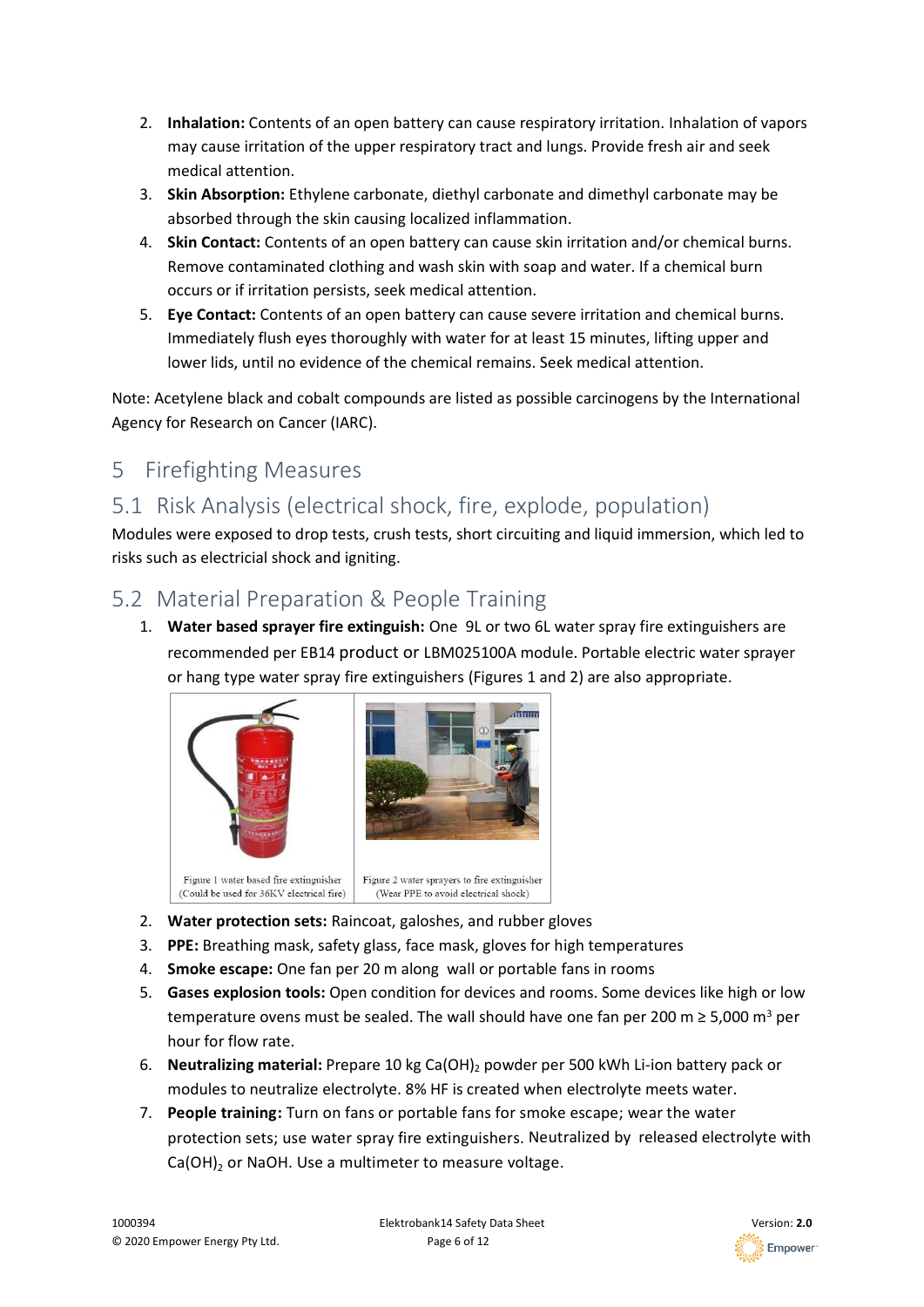### <span id="page-6-0"></span>5.3 Fire Extinguisher Flow Chart

- 1. Trigger Fire alarm if there is smoking or burning.
- 2. Vacate the building unless you are a trained fire fighter
- 3. Dial 000 and inform the fire service the fire is a lithium battery fire
- 4. If you are a trained fire fighter and are able to progress down this list then do so with care
- 5. Wear PPE. (Breath mask, face mask. If using water, PPE should include the raincoat, galoshes, and rubbergloves).
- 6. Turn Off power supply in devices or external power supply.
- 7. Use any fire extinguishers for solid material fire. The recommended sequence is water or mist water, sand, fire extinguisher blanket,  $CO<sub>2</sub>$ , powder.
- 8. Allow smoke to escape by turning on fans or allow fresh air into environment.
- 9. Dry and neutralize scene, if necessary. Dry by fans, neutralize by  $Ca(OH)_2$  powder if water was used.

#### <span id="page-6-1"></span>6 Accidental Release Measures

- 1. **On hand**: Place material into suitable containers and call local fire/police department.
- 2. **In water**: Low electrical shock risk when EV or battery/pack is in water. Hydrogen gas is released by electrolyzed water, so maintain air flow to avoid  $H_2$  gas accumulation, which could potentially lead to an expolosion. Call local fire/police department in event of explosion.

## <span id="page-6-2"></span>7 Handling and Storage

One of circuit of the major risks associated with the transport of batteries and battery-powered equipment is short-circuiting the battery as a result of the battery terminals coming into contact with other batteries, metal objects, or conductive surfaces. Packaged batteries or cells must be separated in a way to prevent short circuits and damage to terminals. They must be packed in a strong outer packaging or be contained in equipment.

- 1. **Handling**: Do not expose the battery to excessive physical shock or vibration. Shortcircuiting should be avoided, but accidental short-circuiting for a few seconds will not seriously affect the battery. Prolonged short circuits will cause the battery to rapidly lose energy and possible generate enough heat to burn skin. Sources of short circuits include jumbled batteries in bulk containers, coins, metal jewelry, metal covered tables, or metal belts used for assembly of batteries in devices. To minimize risk of short-circuiting, the protective case supplied with the battery should be used to cover the terminals when transporting or storing the battery. Do not disassemble or deform the battery. Should an individual cell within a battery become ruptured, do not allow contact with water. When operators handle the battery which voltage more than 50v, they must wear insulating PPE.
- 2. **Storage**: The lithium ion battery should be between 25% and 75% of full charge when stored for a long period of time. Stored in a cool, dry, and well ventilated area. Elevated temperatures can result in loss of battery performance, leakage, or rust. Do not expose the battery to open flames.

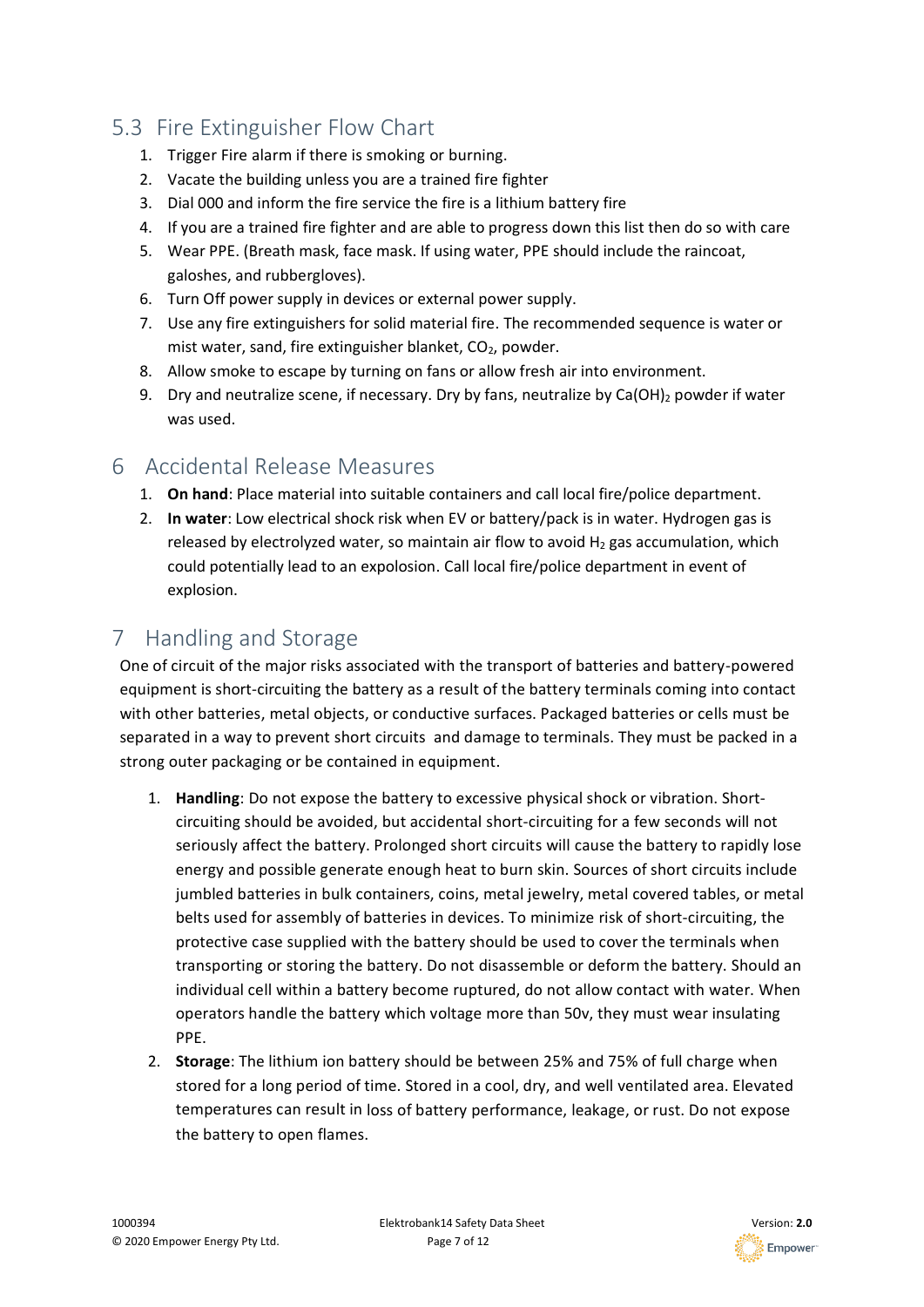# <span id="page-7-0"></span>8 Exposure Controls and Personal Protection

- 1. **Engineering Control**: Keep away from heat and open flame. Stored in a cool, dry place.
- 2. **Personal Protection**:
	- a. Respiratory Protection: Not necessary under normal conditions.
	- b. Eye/Face Protection: Not necessary under normal conditions. Wear safety glasses with side shields if handling an open or leaking battery.
	- c. Gloves: Not necessary under normal conditions. Use neoprene or natural rubber gloves if handling an open or leaking battery.
	- d. Foot Protection: Steel toed shoes recommended for large container handling.

## <span id="page-7-1"></span>9 Physical and Chemical Properties

| <b>Physical State</b>        | Solid   | <b>Solubility in Water</b> | N/A |
|------------------------------|---------|----------------------------|-----|
| Color                        | White   | <b>Vapor Pressure</b>      | N/A |
| Odor                         | No Odor | <b>Explosion Limit</b>     | N/A |
| <b>Flash Point</b>           | N/A     | <b>Auto Flammability</b>   | N/A |
| <b>Solubility in Ethanol</b> | N/A     | <b>Melting Point</b>       | N/A |
| <b>Boiling Point</b>         | N/A     | <b>Freezing Point</b>      | N/A |

## <span id="page-7-2"></span>10 Stability and Reactivity

- 1. **Stability**: Good stability at standard temperature.
- 2. **Reactivity**: None

Avoid contact with water and acids. Hazardous decomposition products: If Al package foil of battery is damaged, the battery should avoid contact with a strong oxidizer, acids and high temperatures, as the electrolyte could form HF.

# <span id="page-7-3"></span>11 Toxicological Information

#### <span id="page-7-4"></span>11.1 Acute Toxicity

No specific acute toxicity data exists for this product.

- 1. **Skin**: Not classified as a skin irritant unless the battery ruptures. Contact with contents may cause irritation, redness, dermatitis and possible burns with prolonged contact.
- 2. **Eye**: Not classified as an eye irritant unless the battery ruptures. Contact with contents may cause irritation, redness and possible burns with prolonged contact.
- 3. **Sensitisation**: Not classified as causing skin or respiratory sensitisation.
- 4. **Reproductive**: No relevant or reliable studies were identified.
- 5. **Carcinogenicity**: No evidence of carcinogenic effects.
- 6. **Mutagenicity** No evidence of mutagenic effects.

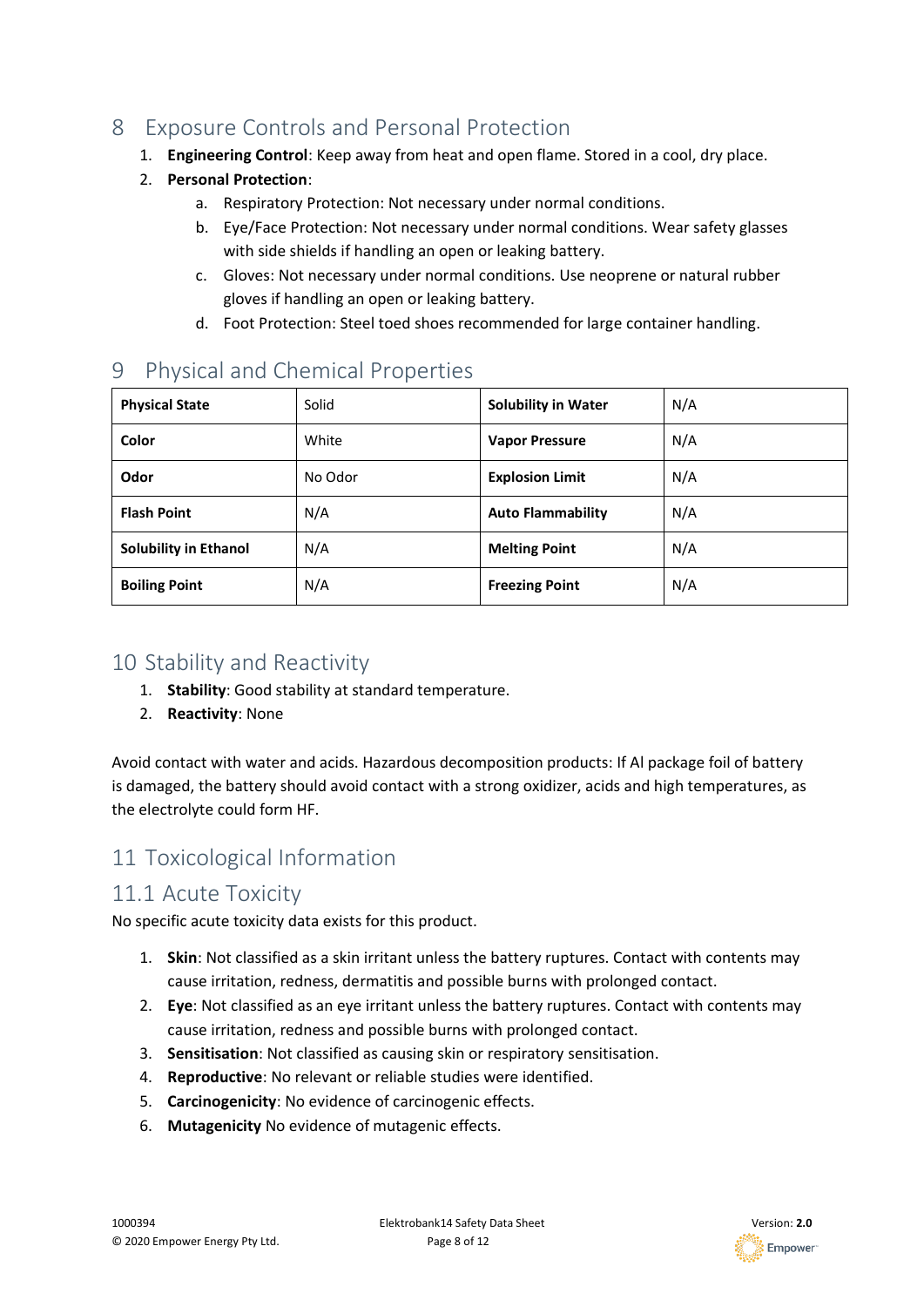- 7. **STOT – single exposure**: Not classified as causing organ damage from single exposure. Due to the product form and nature of use, exposure to internal contents is not anticipated unless the battery ruptures. Exposure to contents may cause respiratory irritation.
- 8. **STOT – repeated exposure**: Not expected to cause organ effects from repeated exposure. Due to the product form and nature of use, exposure to internal contents is not anticipated unless the battery ruptures.
- 9. **Aspiration**: Not relevant.

# <span id="page-8-0"></span>12 Ecological Information

- 1. **Toxicity**: This product may be hazardous to the environment
- 2. **Persistence and Degradability**: This product is not readily biodegradable
- 3. **Bioaccumulative Potential**: Limited information was available at the time of this review
- 4. **Mobility in Soil**: This product has low mobility in soil

### <span id="page-8-1"></span>13 Disposal Considerations

Do not dispose of battery into environment or sewerage. It should be recycled and disposed in adherence to local legislation and regulations.

# <span id="page-8-2"></span>14 Transport Information

# <span id="page-8-3"></span>14.1 Air Transportation Requirements

The Li-ion battery should be transported in accordance with the International Air Transport Association (IATA DGR 59edition) requirements for transportation. The battery or cell should be packed and signed as specified by the following table. If the cell's power is less than 20 Wh or a battery's power is less than 100 Wh and the package is in accordance with PI-965 Section II, it is not classified as dangerous cargo.)

| UN No.         | Proper<br><b>Shipping Name</b>  | Power                                         | <b>Package Requirements</b>                                                                                                                                                                                                                | <b>Label Which Need to Paste</b>                                              |
|----------------|---------------------------------|-----------------------------------------------|--------------------------------------------------------------------------------------------------------------------------------------------------------------------------------------------------------------------------------------------|-------------------------------------------------------------------------------|
|                |                                 | Cell > 20 Wh<br>Battery $> 100$<br>Wh         | PI965 Section IA Limit per<br>package: Pax<br>$A/C = 5$ kg<br>$CAO = 35$ kg                                                                                                                                                                | Class 9 Hazard Label                                                          |
| <b>UN 3480</b> | Lithium Ion<br><b>Batteries</b> | Cell $\leq 20$ Wh<br>Battery $\leq 100$<br>Wh | PI965 Section IB<br>Note: Use "IB" if<br>package exceeds Section II Limits<br>Limit per package: Pax<br>$A/C = 10$ kg Gross<br>$CAO = 10$ kg Gross                                                                                         | Class 9 Hazard Label and<br>Lithium Ion Battery Handling<br>Label<br>designer |
|                |                                 | Cell $\leq 20$ Wh<br>Battery $\leq 100$<br>Wh | PI965 Section II<br>Limit per package:<br>Equal to or less than 2.7 Wh =<br>2.5kg; or<br>Greater than 2.7 Wh but equal to<br>or less than 20 Wh = $8$ cells; or<br>Greater than 2.7 Wh but equal to<br>or less than $100$ Wh = 2 batteries | Lithium Battery Handling<br>Label                                             |
| UN3481         | Lithium Ion<br><b>Batteries</b> | Cell > 20 Wh<br>Battery $> 100$<br>Wh         | Section I Limit per package: Pax<br>$A/C = 5$ kg<br>$CAO = 35$ kg                                                                                                                                                                          | Class 9 Hazard Label                                                          |

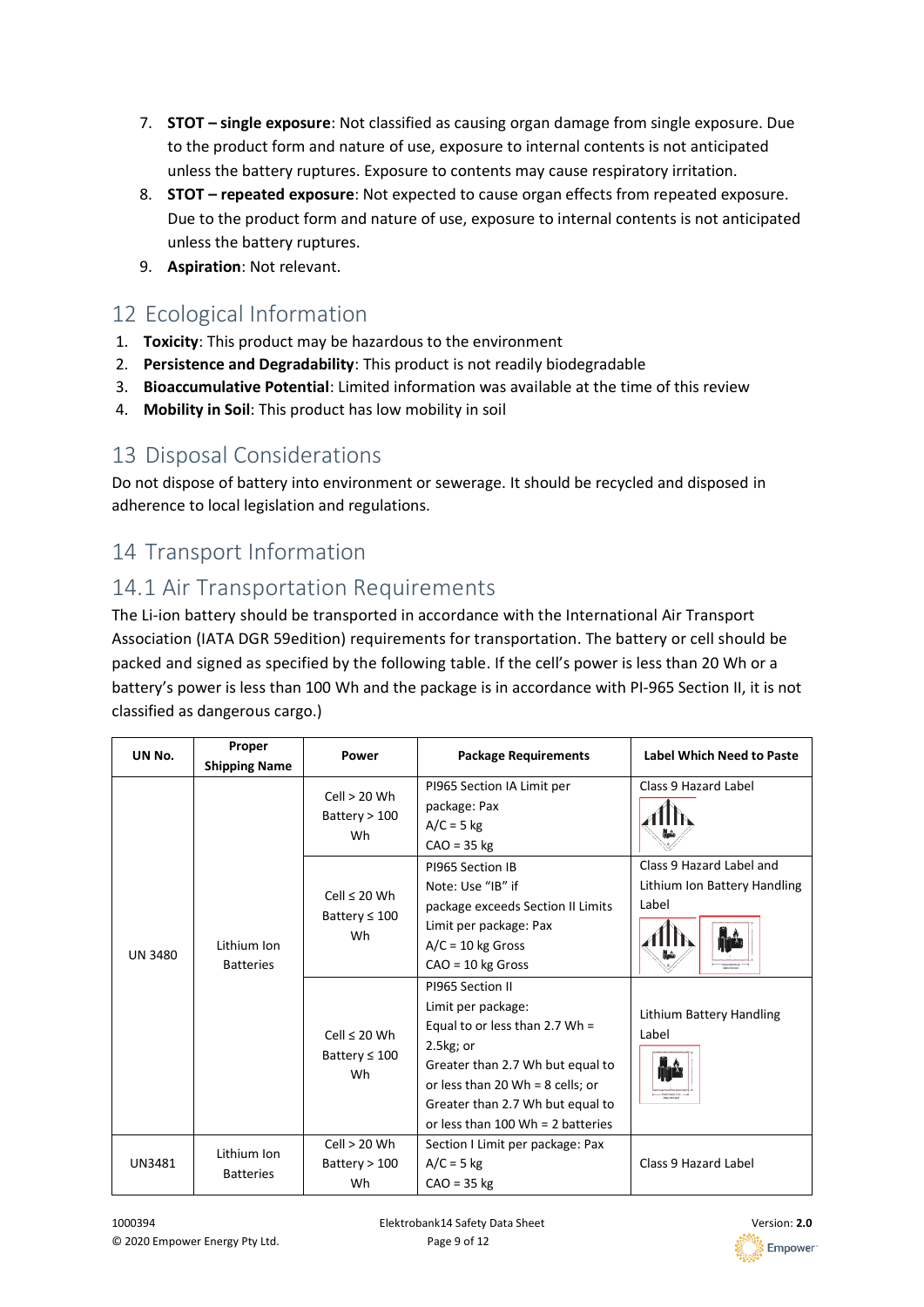|        | Contained in<br>Equipment                       |                                               |                                                                            |                                                    |
|--------|-------------------------------------------------|-----------------------------------------------|----------------------------------------------------------------------------|----------------------------------------------------|
|        |                                                 | Cell $\leq 20$ Wh<br>Battery $\leq 100$<br>Wh | PI967 Section<br>Limit per package: Pax<br>$A/C = 5$ kg<br>$CAO = 5$ kg    | Lithium Battery Handling<br>Label<br>Idea televisi |
|        | Lithium Ion                                     | Cell > 20 Wh<br>Battery $> 100$<br>Wh         | PI966 Section I<br>Limit per package: Pax<br>$A/C = 5$ kg<br>$CAO = 35$ kg | Class 9 Hazard Label                               |
| UN3481 | <b>Batteries</b><br>Contained with<br>Equipment | Cell $\leq 20$ Wh<br>Battery $\leq 100$<br>Wh | PI966 Section II<br>Limit per package: Pax<br>$A/C = 5$ kg<br>$CAO = 5$ kg | Lithium Battery Handling<br>Label                  |

Cells and/or batteries at a state of charge of greater than 30% of their rated capacity may only be shipped with the approval of the State of Origin and the State of the Operator under the written conditions established by those authorities.

Packages prepared according to Section II of PI965 must be offered to the operator separately from other cargo and must not be loaded into a unit load device before being offered to the operator.

The lithium core and battery goods required by the packaging specification PI965 and PI968 II shall not be packed in the same outer package as other dangerous goods.

Do not pack Li-ion batteries (UN 3480, PI965 Section IA or IB) or lithium batteries (3090, UN PI968 Section IA or IB) with category 1 explosive materials such as flammable gas, flammable liquid, flammable solid, or antioxidants.

If a package is damaged, batteries must be quarantined, inspected, and repacked. Cells and batteries identified by the manufacturer as being defective for safety reasons, or that have been damaged, that have the potential of producing a dangerous evolution of heat, fire or short circuit are forbidden for transport .Waste Li-ion batteries and lithium batteries being shipped for recycling or disposal are prohibited from air transport unless approved by the appropriate national authority of the State of origin and the State of the operator.

The lithium battery should pass the UN38.3 test. If the battery can not pass the testing, it cannot be transported and should be re-designed. If an Li-ion battery passes the test, follow the UN3480 and the packing requirements for PI965. For the Li-ion batteries installed in equipment, follow the UN3481 and the packing requirements for PI967.

The Li-ion battery testing meets all requirements under UN Manual of Tests and Criteria Part III, subsection 38.3.

| No | Items                      | <b>Result</b> | <b>Remarks</b> |
|----|----------------------------|---------------|----------------|
|    | <b>Altitude Simulation</b> | Pass          |                |

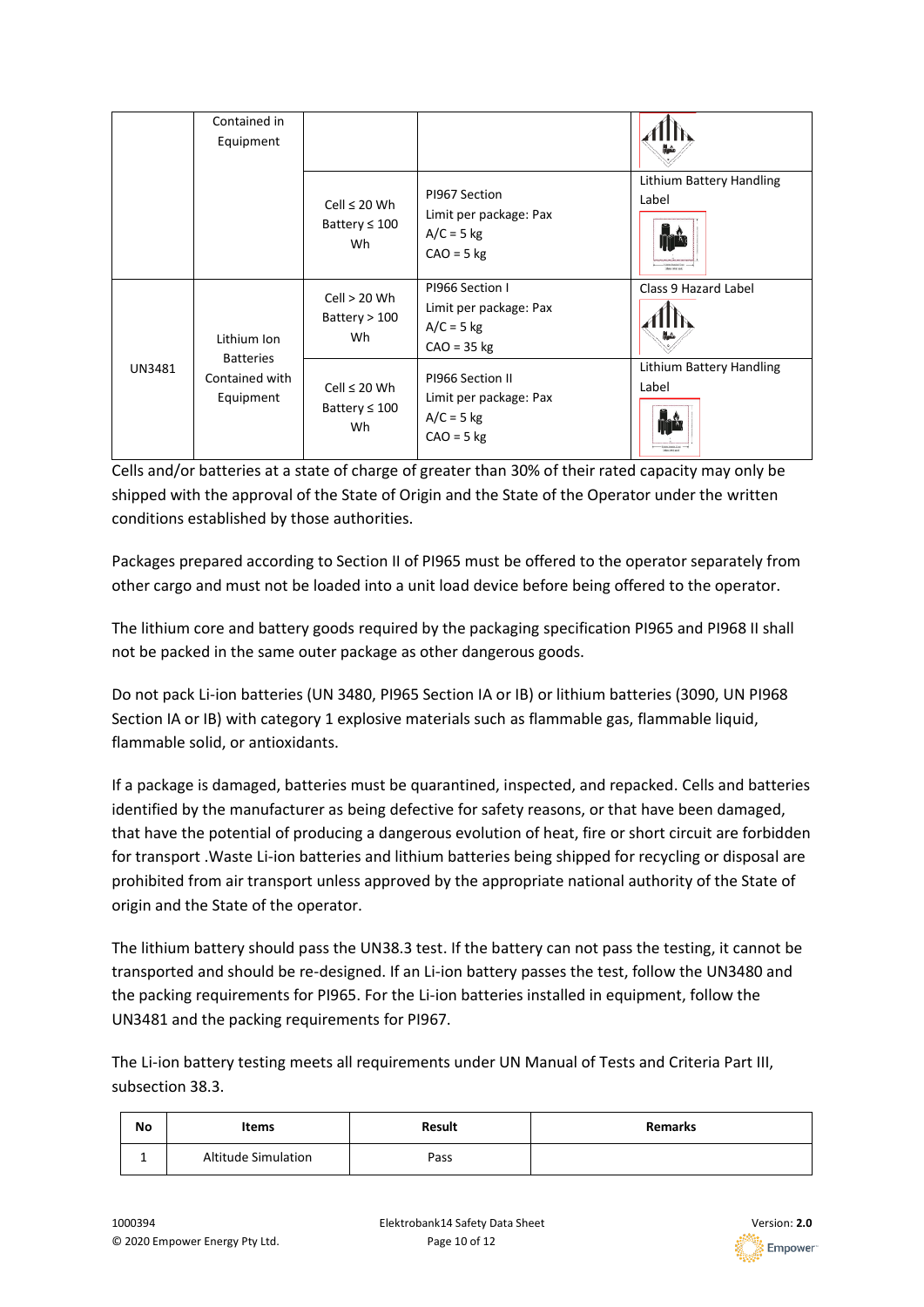| 2 | <b>Thermal Test</b>           | Pass |                                            |
|---|-------------------------------|------|--------------------------------------------|
| 3 | Vibration                     | Pass | Tests 1 to 5 must be conducted in sequence |
| 4 | Shock                         | Pass | on the same cell or battery                |
| 5 | <b>External Short Circuit</b> | Pass |                                            |
| 6 | Impact                        | Pass |                                            |
|   | <b>Forced Discharge</b>       | Pass | Only for cell                              |

# <span id="page-10-0"></span>14.2 The Requirement for Ocean Shipping

According to International Maritime Dangerous Goods Code (IMDG 38th) and the requirements of UN NO. 3480/3481, the Li-ion modules require Class II packaging. Packaging must exhibit isolation and minimize risks of short circuits.

Clause 188 of IMDG states Li-ion cells less than 20 Wh are not dangerous cargo, and Li-ion batteries less than 100 Wh are also not classified as dangerous cargo but need to be marked with a WHR ratio label. Otherwise, the battery and module should be packed in a strong outer packaging or be contained in equipment. Clause 230 of IMDG 38th requires the Li-ion battery to meet all requirements under UN Manual of Tests and Criteria Part III, subsection 38.3.

# <span id="page-10-1"></span>15 Regulatory Information

See ACGIH exposure limits information as noted in Section 3

- 1. **US:** This MSDS meets/exceeds OSHA requirements.
- 2. **International**: This MSDS conforms to European Union (UN), the International Standards Organization (ISO) and the International Labor Organization (ILO) and as documented in ANSI (American National Standards Institute) Standard Z400.1-1993.
- 3. **Air transportation:** This MSDS adheres to Civil aviation industry standard MH/T1020-2009 Lithium Battery Air Transport Standard and IATA DGR and ICAO. The international transport and commodity inspection uses this standard at the moment (IMDG CODE),
- 4. **Ocean shipping**: This MSDS conforms to International Maritime Dangerous Goods Code to transport and According to the requirements of UN NO 3480/3481 to management the goods.
- 5. **Land transportation**: This MSDS conforms to List of Dangerous Goods(GB12268).
- 6. **Avoid electrical shock**: This MSDS conforms to Standard for Electrical Safety in the Workplace, NFPA-70E.

# <span id="page-10-2"></span>16 Any Other Relevant Information

- 1. **Charging:** This battery is made to be charged many times using an approved battery charger. Never use a modified or damaged battery charger. A backup charge termination based on time is recommended to prevent overcharging. The charging temperature should be between 0° C and 45° C (32° F and 113° F). The battery pack will be warm during charging.
- 2. **Charging Voltages and Currents:** Charging voltages are prevented from exceeding the specified limits by an internal battery protection circuit. Never use a battery that shows signs of a damaged protection circuit or broken case. (Such damage to the protection circuit may